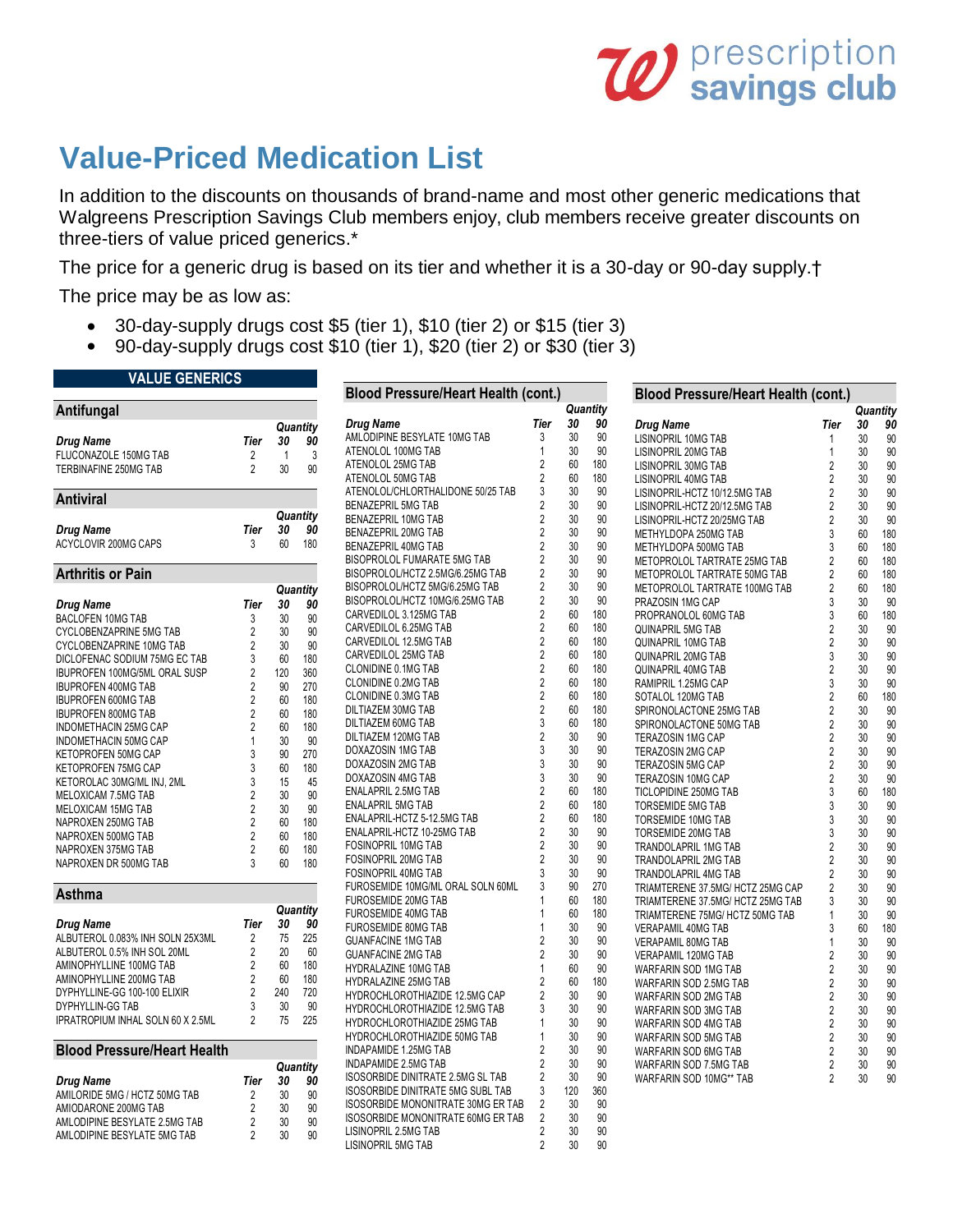# **Cholesterol**

|                                                           |                     |            | Quantity   |
|-----------------------------------------------------------|---------------------|------------|------------|
| Drug Name                                                 | Tier                | 30         | 90         |
| FENOFIBRATE 54MG TAB                                      | 3                   | 30         | 90         |
| LOVASTATIN 10MG TAB                                       | 2                   | 30         | 90         |
| LOVASTATIN 20MG TAB                                       | $\overline{2}$      | 30         | 90         |
| LOVASTATIN 40MG TAB<br>PRAVASTATIN 10MG TAB               | 2<br>$\overline{2}$ | 30<br>30   | 90<br>90   |
| PRAVASTATIN 20MG TAB                                      | $\overline{2}$      |            |            |
|                                                           | 2                   | 30<br>30   | 90<br>90   |
| SIMVASTATIN 5MG TAB<br>SIMVASTATIN 10MG TAB               | $\overline{2}$      | 30         | 90         |
|                                                           | 2                   | 30         | 90         |
| SIMVASTATIN 20MG TAB<br>SIMVASTATIN 40MG TAB              | 3                   |            |            |
| SIMVASTATIN 80MG TAB                                      | 3                   | 30         | 90         |
|                                                           |                     | 30         | 90         |
| Cough/Cold/Allergy                                        |                     |            |            |
|                                                           |                     |            | Quantity   |
| Drug Name                                                 | Tier                | 30         | 90         |
| ALLER-CHLOR 4MG TAB<br><b>BENZONATATE 100MG CAP</b>       | 1<br>$\overline{2}$ | 100        | 300        |
|                                                           | 3                   | 30<br>30   | 90<br>90   |
| BENZONATATE 200MG CAP                                     |                     |            |            |
| CETIRIZINE 1MG/ML SYRUP                                   | 3<br>3              | 120<br>120 | 360<br>360 |
| CYPROHEPTADINE 2MG/5ML SYRUP<br><b>DE-CHLOR DM LIQUID</b> | 2                   | 120        | 360        |
| DE-CHLOR DR SYRUP                                         | $\overline{2}$      | 180        | 540        |
| <b>DEHISTINE SYRUP</b>                                    | 3                   | 240        | 720        |
| DIPHENHYDRAMINE 50MG CAP                                  | $\overline{2}$      | 30         | 90         |
| FLUTICASONE NASAL SP (120INH) 16GM                        | 3                   | 16         | 48         |
| LORATADINE 10MG TAB                                       | 1                   | 30         | 90         |
| NOHIST TAB                                                | 3                   | 30         | 90         |
| ORGAN-I NR 200MG TAB                                      | 3                   | 120        | 360        |
| PBM ALLERGY SYRUP                                         | 3                   | 120        | 360        |
| PHENYLTOLOXAMINE PE CPM SYRUP                             | $\overline{2}$      | 240        | 720        |
| PROMETHAZINE 12.5MG TAB                                   | $\overline{2}$      | 30         | 90         |
| PROMETHAZINE 25MG TAB                                     | 1                   | 12         | 36         |
| PROMETHAZINE 50MG TAB                                     | 2                   | 60         | 180        |
| PROMETHAZINE DM SYRUP                                     | $\overline{2}$      | 180        | 540        |
|                                                           |                     |            |            |
| Cough/Cold/Allergy (cont.)                                |                     |            |            |
|                                                           |                     |            |            |
|                                                           |                     |            | Quantity   |
| Drug Name                                                 | Tier                | 30         | 90         |
| QUARTUSS DM DROPS 30ML                                    | 3                   | 30         | 90         |
| QV-ALLERGY SYRUP                                          | 3                   | 240        | 720        |
| REME TUSSIN DM SYRUP                                      | 3                   | 150        | 450        |
| SILDEC PE-DM SYRUP                                        | 1                   | 120        | 360        |
| SILDEC-PE SYRUP                                           | 1                   | 120        | 360        |
| SUPRESS-DX PED DROPS 30ML                                 | 3                   | 30         | 90         |
| <b>TRIPOHIST LIQUID</b>                                   | 3                   | 120        | 360        |
| <b>Diabetes</b>                                           |                     |            |            |
|                                                           |                     |            | Quantity   |
| Drug Name                                                 | Tier                | 30         | 90         |
| <b>GLIMEPIRIDE 1MG TAB</b>                                | 1                   | 30         | 90         |
| <b>GLIMEPIRIDE 2MG TAB</b>                                | 1                   | 30         | 90         |
| <b>GLIMEPIRIDE 4MG TAB</b>                                | $\overline{2}$      | 30         | 90         |
| <b>GLIPIZIDE 5MG TAB</b>                                  | 1                   | 30         | 90         |
| <b>GLIPIZIDE 10MG TAB</b>                                 | $\overline{2}$      | 60         | 180        |
| GLIPIZIDE ER 10MG TAB                                     | 3                   | 30         | 90         |
| <b>GLIPIZIDE XL 2.5MG TAB</b>                             | 3                   | 60         | 180        |
| <b>GLIPIZIDE XL 5MG TAB</b>                               | 3                   | 30         | 90         |
| <b>GLYBURIDE 1.25MG TAB</b>                               | 1                   | 30         | 90         |
| GLYBURIDE 2.5MG TAB                                       | $\overline{2}$      | 30         | 90         |
| <b>GLYBURIDE 5MG TAB</b>                                  | $\overline{2}$      | 30         | 90         |
| <b>GLYBURIDE MICRO 1.5MG TAB</b>                          | 1                   | 30         | 90         |
| <b>GLYBURIDE MICRO 3MG TAB</b>                            | 1                   | 30         | 90         |
| <b>GLYBURIDE MICRO 6MG TAB</b>                            | $\overline{2}$      | 30         | 90         |
| GLYBURIDE/METFORMIN 1.25/250MG TAB                        | $\overline{2}$      | 60         | 180        |
| GLYBURIDE/METFORMIN 2.5/500MG TAB                         | $\overline{2}$      | 60         | 180        |
| METFORMIN 500MG TAB                                       | 1                   | 90         | 270        |
| METFORMIN 850MG TAB                                       | 1                   | 90         | 270        |
| METFORMIN 1000MG TAB                                      | 1                   | 60         | 180        |
| METFORMIN ER 500MG 24HR TAB                               | 1                   | 60         | 180        |
| <b>Ear Care</b>                                           |                     |            |            |
|                                                           |                     |            | Quantity   |
| <b>Drug Name</b><br>ACETIC ACID 2% OTIC SOLN              | Tier<br>3           | 30<br>15   | 90<br>45   |

ACETIC ACID 2% OTIC SOLN 3 15 45 ANTIPYRINE BENZOCAINE OTIC SOL 15ML 2 15 45

| Eye Care (cont.)                             |                              |          |                                                                                                                                                                                |
|----------------------------------------------|------------------------------|----------|--------------------------------------------------------------------------------------------------------------------------------------------------------------------------------|
|                                              |                              |          | Quantity                                                                                                                                                                       |
| Drug Name                                    | Tier                         | 30       | 90                                                                                                                                                                             |
| BACITRACIN/POLYMYX OPHTHOINT 3.5GM           | 3                            | 3.5      | 10.5                                                                                                                                                                           |
| ERYTHROMYCIN OPHTH OINT 3.5GM                | 2                            | 3.5      | 10.5                                                                                                                                                                           |
| GENTAMICIN 0.3% OPHTH SOLN 5ML               | 2                            | 5        | 15                                                                                                                                                                             |
| LEVOBUNOLOL 0.5% OPTH SOLN 5ML               | $\overline{2}$               | 5        | 15                                                                                                                                                                             |
| PILOCARPINE 0.5% OPHTH SOLN                  | 3                            | 15       | 45                                                                                                                                                                             |
| POLYMYXIN-B/TRIMETHOPRIMOPHTH SOLN           | $\overline{2}$               | 10       | 30                                                                                                                                                                             |
| SULFACETAMIDE NA 10% OPH SOL 15ML            | $\overline{2}$               | 15       | 45                                                                                                                                                                             |
| TIMOLOL MALEATE .25% OPHTH SOL 5ML           | $\overline{2}$               | 5        | 15                                                                                                                                                                             |
| TIMOLOL MALEATE 0.5% OPHTH SOLN 5ML          | 2                            | 5        | 15                                                                                                                                                                             |
| TOBRAMYCIN 0.3% OPH SOL 5ML                  | 2                            | 5        | 15                                                                                                                                                                             |
| <b>Gastrointestinal Health</b>               |                              |          |                                                                                                                                                                                |
|                                              |                              |          | Quantity                                                                                                                                                                       |
| Drug Name                                    | Tier                         | 30       | 90                                                                                                                                                                             |
| CIMETIDINE ORAL LIQ 300MG/5ML                | 3                            | 240      | 720                                                                                                                                                                            |
| DICYCLOMINE 10MG CAP                         | 2                            | 90       | 270                                                                                                                                                                            |
| DICYCLOMINE 20MG TAB                         | $\overline{2}$               | 60       | 180                                                                                                                                                                            |
| DOC-Q-LACE 100MG CAP                         | $\overline{2}$               | 60       | 180                                                                                                                                                                            |
| <b>FAMOTIDINE 20MG TAB</b>                   | $\overline{2}$               | 60       | 180                                                                                                                                                                            |
| <b>FAMOTIDINE 40MG TAB</b>                   | 3                            | 30       | 90                                                                                                                                                                             |
| METOCLOPRAMIDE 5MG TAB                       | $\overline{2}$               | 60       | 180                                                                                                                                                                            |
|                                              |                              |          |                                                                                                                                                                                |
| METOCLOPRAMIDE 10MG TAB                      | $\overline{2}$               | 60       | 180                                                                                                                                                                            |
| METOCLOPRAMIDE HCL 5MG/5ML SOLN              | 1                            | 60       | 180                                                                                                                                                                            |
| NIZATIDINE 150MG CAP                         | 3                            | 60       | 180                                                                                                                                                                            |
| RANITIDINE 150MG TAB<br>RANITIDINE 300MG TAB | 2<br>$\overline{2}$          | 60<br>30 | 180<br>90                                                                                                                                                                      |
|                                              |                              |          |                                                                                                                                                                                |
| Gout                                         |                              |          |                                                                                                                                                                                |
|                                              |                              |          | Quantity                                                                                                                                                                       |
| Drug Name                                    | Tier                         | 30       | 90                                                                                                                                                                             |
| ALLOPURINOL 100MG TAB                        | 2                            | 60       | 180                                                                                                                                                                            |
|                                              |                              | 60       | 180                                                                                                                                                                            |
| ALLOPURINOL 300MG TAB                        | 3                            |          |                                                                                                                                                                                |
| <b>Infections</b>                            |                              |          |                                                                                                                                                                                |
|                                              |                              |          |                                                                                                                                                                                |
| Drug Name                                    | Tier                         | 30       |                                                                                                                                                                                |
| AMOX-CLAV 200MG/5ML SUSP 100ML               | 3                            | 100      |                                                                                                                                                                                |
| AMOX-CLAV 400MG/5ML SUSP 100ML               | 3                            | 100      |                                                                                                                                                                                |
| AMOXICILLIN 250MG CAP                        | 1                            | 30       |                                                                                                                                                                                |
| AMOXICILLIN 500MG CAP                        | 1                            | 30       | 90                                                                                                                                                                             |
| AMOXICILLIN 125MG CHEWABLE TAB               | $\overline{2}$               | 30       |                                                                                                                                                                                |
| AMOXICILLIN 250MG CHEW TAB                   |                              |          |                                                                                                                                                                                |
|                                              | 3                            | 40       | 120                                                                                                                                                                            |
| AMOXICILLIN 125MG/5ML SUSP 80ML              | 2                            | 150      |                                                                                                                                                                                |
| AMOXICILLIN 125MG/5ML SUSP 100ML             | 2                            | 150      | 450                                                                                                                                                                            |
| AMOXICILLIN 125MG/5ML SUSP 150ML             | $\overline{2}$               | 150      | 450                                                                                                                                                                            |
| AMOXICILLIN 200MG/5ML SUSP 75ML              | 1                            | 100      |                                                                                                                                                                                |
| AMOXICILLIN 200MG/5ML SUSP 100ML             | 1                            | 100      |                                                                                                                                                                                |
| AMOXICILLIN 250MG/5ML SUSP 80ML              | 1                            | 150      |                                                                                                                                                                                |
| AMOXICILLIN 250MG/5ML SUSP 100ML             | 1                            | 150      |                                                                                                                                                                                |
| AMOXICILLIN 250MG/5ML SUSP 150ML             | 1                            | 150      |                                                                                                                                                                                |
| AMOXICILLIN 400MG/5ML SUSP 50ML              | 1                            | 100      |                                                                                                                                                                                |
| AMOXICILLIN 400MG/5ML SUSP 75ML              | 1                            | 100      |                                                                                                                                                                                |
| AMOXICILLIN 400MG/5ML SUSP 100ML             | 1                            | 100      |                                                                                                                                                                                |
| AMOXICILLIN 500MG TAB                        | 3                            | 30       |                                                                                                                                                                                |
| AMOXICILLIN 875MG TAB                        |                              |          |                                                                                                                                                                                |
|                                              | 3                            | 20       |                                                                                                                                                                                |
| AMPICILLIN 250MG CAP                         | 2                            | 40       |                                                                                                                                                                                |
| AMPICILLIN 500MG CAP                         | 3                            | 60       |                                                                                                                                                                                |
| CEFPROZIL 125MG/5ML SUSP 50ML                | 3                            | 100      |                                                                                                                                                                                |
| CEFPROZIL 125MG/5ML SUSP 75ML                | 3                            | 100      |                                                                                                                                                                                |
| CEFPROZIL 125MG/5ML SUSP 100ML               | 3                            | 100      |                                                                                                                                                                                |
| CEPHALEXIN 250MG CAP                         | 1                            | 28       |                                                                                                                                                                                |
| CEPHALEXIN 500MG CAP                         | 2                            | 30       |                                                                                                                                                                                |
| CIPROFLOXACIN 250MG TAB                      | 1                            | 14       |                                                                                                                                                                                |
| CIPROFLOXACIN 500MG TAB                      | 1                            | 20       | Quantity<br>90<br>300<br>300<br>90<br>90<br>450<br>300<br>300<br>450<br>450<br>450<br>300<br>300<br>300<br>90<br>60<br>120<br>180<br>300<br>300<br>300<br>84<br>90<br>42<br>60 |
| CIPROFLOXACIN 750MG TAB                      | 3                            | 20       |                                                                                                                                                                                |
| <b>CLINDAMYCIN 150MG CAP</b>                 | 3                            | 30       |                                                                                                                                                                                |
| CLINDAMYCIN 300MG CAP                        | 3                            | 28       |                                                                                                                                                                                |
| METRONIDAZOLE 250MG TAB                      |                              | 28       |                                                                                                                                                                                |
| METRONIDAZOLE 500MG TAB                      | $\overline{\mathbf{c}}$<br>3 | 14       | 60<br>90<br>84<br>84<br>42                                                                                                                                                     |

PENICILLIN VK 125MG/5ML SOLN 200ML 2 200 600 PENICILLIN VK 250MG/5ML SOLN 100ML 2 100 300<br>PENICILLIN VK 250MG/5ML SOLN 100ML 2 100 300<br>PENICILLIN VK 250MG/5ML SOLN 200ML 2 100 300<br>PENICILLIN VK 250MG TAB 1 30 90 PENICILLIN VK 250MG/5ML SOLN 200ML 2 100 300 PENICILLIN VK 250MG TAB 1 30 90 PENICILLIN VK 500MG TAB 1 20 60

#### **Infections (cont.)**

| Intections (cont.)                                                                                        |                                  |                      |                                  |
|-----------------------------------------------------------------------------------------------------------|----------------------------------|----------------------|----------------------------------|
| Drug Name<br>SMZ/TMP REGULAR STRENGTH TAB<br>SULFAMETH/TRIMETHOPRIM 800/160 TAB<br>TRIMETHOPRIM 100MG TAB | Tier<br>2<br>$\overline{2}$<br>3 | 30<br>28<br>28<br>30 | Quantity<br>90<br>84<br>84<br>90 |
| Medical Devices                                                                                           |                                  |                      |                                  |
|                                                                                                           |                                  |                      | Quantity                         |
| Drug Name                                                                                                 | Tier                             | 30                   | 90                               |
| PROCHAMBER AERO SPACER                                                                                    | 3                                | 1                    | 3                                |
| Mental Health                                                                                             |                                  |                      |                                  |
|                                                                                                           |                                  |                      | Quantity                         |
| Drug Name                                                                                                 | Tier                             | 30                   | 90                               |
| AMITRIPTYLINE 10MG TAB                                                                                    | 1                                | 30                   | 90                               |
| AMITRIPTYLINE 25MG TAB                                                                                    | 2                                | 30                   | 90                               |
| AMITRIPTYLINE 50MG TAB                                                                                    | 3                                | 30                   | 90                               |
| BENZTROPINE 0.5MG TAB                                                                                     | $\overline{2}$                   | 30                   | 90                               |
| <b>BENZTROPINE 1MG TAB</b>                                                                                | 3                                | 60                   | 180                              |
| <b>BENZTROPINE 2MG TAB</b>                                                                                | $\overline{2}$                   | 30                   | 90                               |
| BUSPIRONE 5MG TAB                                                                                         | $\overline{2}$                   | 60                   | 180                              |
| <b>BUSPIRONE 10MG TAB</b>                                                                                 | $\overline{2}$                   | 60                   | 180                              |
| CITALOPRAM 10MG TAB                                                                                       | $\overline{2}$                   | 30                   | 90                               |
| CITALOPRAM 20MG TAB                                                                                       | $\overline{2}$                   | 30                   | 90                               |
| CITAI OPRAM 40MG TAR                                                                                      | 2                                | ٩Λ                   | ۹N                               |

|                                                           |                         |          | Quantity  |
|-----------------------------------------------------------|-------------------------|----------|-----------|
| Drug Name                                                 | Tier                    | 30       | 90        |
| AMITRIPTYLINE 10MG TAB                                    | 1                       | 30       | 90        |
| <b>AMITRIPTYLINE 25MG TAB</b>                             | 2                       | 30       | 90        |
| AMITRIPTYLINE 50MG TAB                                    | 3                       | 30       | 90        |
| BENZTROPINE 0.5MG TAB                                     | 2                       | 30       | 90        |
| BENZTROPINE 1MG TAB                                       | 3                       | 60       | 180       |
| BENZTROPINE 2MG TAB                                       | $\overline{2}$          | 30       | 90        |
| <b>BUSPIRONE 5MG TAB</b>                                  | $\overline{2}$          | 60       | 180       |
| <b>BUSPIRONE 10MG TAB</b>                                 | $\overline{2}$          | 60       | 180       |
| CITALOPRAM 10MG TAB                                       | 2<br>$\overline{2}$     | 30       | 90        |
| CITALOPRAM 20MG TAB                                       | $\overline{2}$          | 30       | 90        |
| CITALOPRAM 40MG TAB<br><b>CLOZAPINE 25MG TAB</b>          | 3                       | 30<br>30 | 90<br>90  |
| DOXEPIN 10MG CAP                                          | 3                       | 30       | 90        |
| DOXEPIN 25MG CAP                                          | 3                       | 30       | 90        |
| DOXEPIN HCL 10MG/ML CONC 118ML                            | 3                       | 90       | 270       |
| FLUOXETINE 10MG CAP                                       | $\overline{2}$          | 30       | 90        |
| FLUOXETINE 20MG CAP                                       | 1                       | 30       | 90        |
| FLUOXETINE 40MG CAP                                       | $\overline{2}$          | 30       | 90        |
| FLUPHENAZINE 2.5MG TAB                                    | 3                       | 30       | 90        |
| FLUVOXAMINE 25MG TAB                                      | 3                       | 30       | 90        |
| GABAPENTIN 100MG CAP                                      | $\overline{c}$          | 90       | 270       |
| GABAPENTIN 250MG/5ML SOLN                                 | 3                       | 236      | 708       |
| HALOPERIDOL 0.5MG TAB                                     | 3                       | 60       | 180       |
| HALOPERIDOL 1MG TAB                                       | $\overline{\mathbf{c}}$ | 30       | 90        |
| HALOPERIDOL 2MG TAB                                       | 3                       | 30       | 90        |
| HYDROXYZINE 10MG/5ML SYRUP                                | 3                       | 240      | 720       |
| <b>HYDROXYZINE HCL 25MG TAB</b>                           | $\overline{2}$          | 30       | 90        |
| HYDROXYZINE HCL 50MG TAB                                  | 3                       | 30       | 90        |
| HYDROXYZINE PAMOATE 25MG CAP                              | 3                       | 90       | 270       |
| IMIPRAMINE 10MG TAB                                       | 3                       | 60       | 180       |
| <b>IMIPRAMINE 25MG TAB</b>                                | 3                       | 60       | 180       |
| <b>IMIPRAMINE 50MG TAB</b><br>LITHIUM CARBONATE 150MG CAP | 3<br>3                  | 30<br>60 | 90<br>180 |
| LITHIUM CARBONATE 300MG CAP                               | $\overline{c}$          | 90       | 270       |
| LITHIUM CARBONATE 300MG TAB                               | 3                       | 60       | 180       |
| LITHIUM CARBONATE 600MG CAP                               | 3                       | 60       | 180       |
| METHOCARBAMOL 500MG TAB                                   | $\overline{\mathbf{c}}$ | 30       | 90        |
| METHOCARBAMOL 750MG TAB                                   | 3                       | 60       | 180       |
| MIRTAZAPINE 15MG TAB                                      | 2                       | 30       | 90        |
| NORTRIPTYLINE 10MG CAP                                    | $\overline{2}$          | 30       | 90        |
| NORTRIPTYLINE 25MG CAP                                    | 2                       | 30       | 90        |
| NORTRIPTYLINE 75MG CAP                                    | 3                       | 30       | 90        |
| PAROXETINE 10MG TAB                                       | $\overline{2}$          | 30       | 90        |
| PAROXETINE 20MG TAB                                       | 2                       | 30       | 90        |
| PAROXETINE 30MG TAB                                       | 3                       | 30       | 90        |
| PRAMIPEXOLE 0.25MG TAB                                    | 3                       | 30       | 90        |
| PRIMIDONE 50MG TAB                                        | 3                       | 60       | 180       |
| PROCHLORPERAZINE 5MG TAB                                  | 2                       | 30       | 90        |
| PROCHLORPERAZINE 10MG TAB                                 | $\overline{\mathbf{c}}$ | 30       | 90        |
| SERTRALINE 25MG TAB                                       | $\overline{2}$          | 30       | 90        |
| SERTRALINE 50MG TAB                                       | 3                       | 30       | 90        |
| SERTRALINE 100MG TAB                                      | 3                       | 30       | 90        |
| TRAZODONE 50MG TAB<br>TRAZODONE 100MG TAB                 | 2<br>1                  | 30<br>30 | 90        |
| TRAZODONE 150MG TAB                                       | $\overline{2}$          | 30       | 90<br>90  |
| TRIHEXYPHENIDYL 2MG TAB                                   | 2                       | 60       | 180       |
|                                                           | 3                       | 90       | 270       |
| TRIHEXYPHENIDYL 5MG TAB                                   |                         |          |           |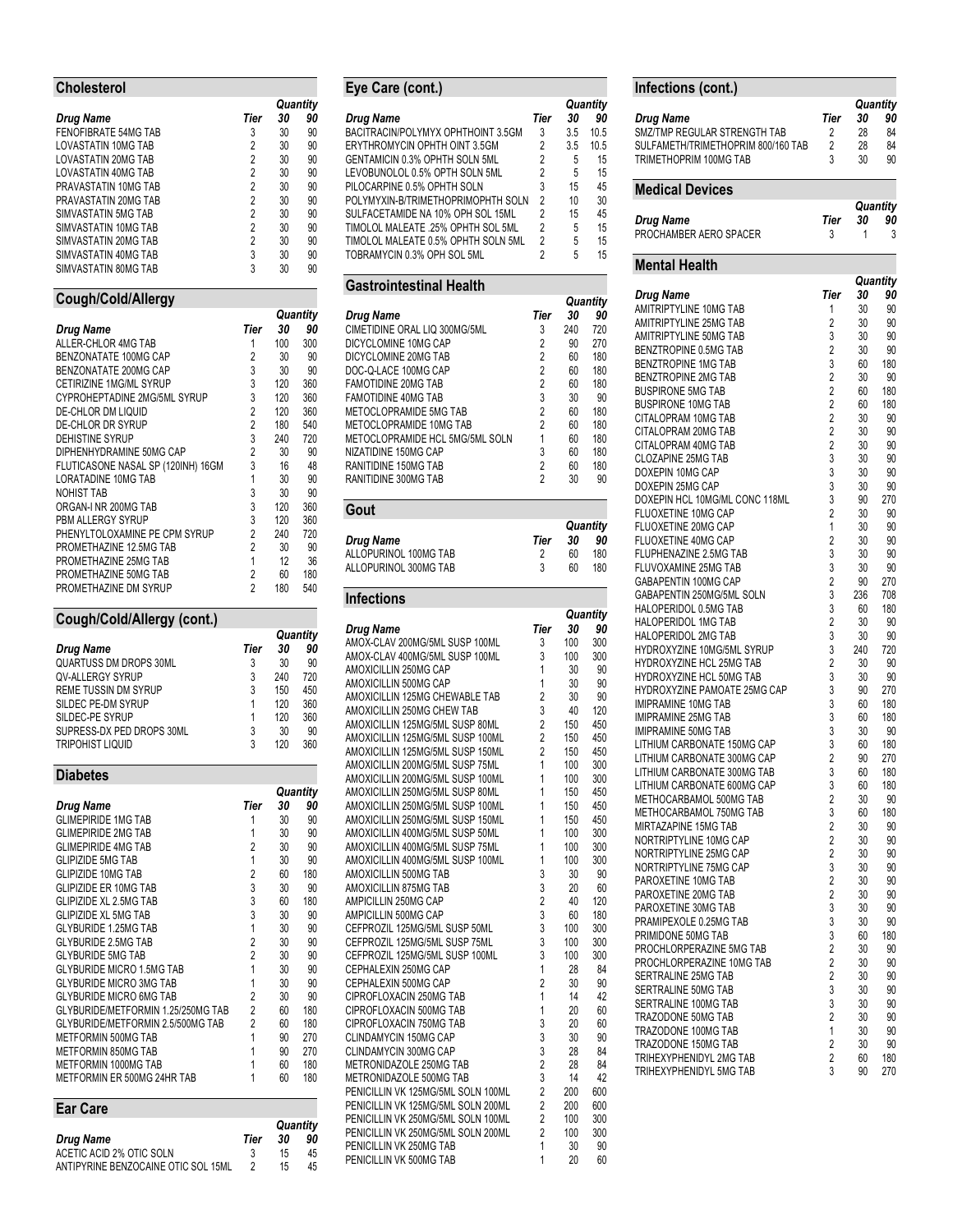# **Mouth/Throat/Dental**

|                                     |      |     | Quantity |
|-------------------------------------|------|-----|----------|
| <b>Drug Name</b>                    | Tier | 30  | 90       |
| CHLORHEXIDINE ORAL RINSE 473ML      | 2    | 473 | 1419     |
| LIDOCAINE VISCOUS 2% ORAL SOL 100ML | 2    | 100 | 300      |
| SF 5000 PLUS 1.1% CREAM 51GM        | 3    | 60  | 180      |
| SOD FLUORIDE 0.2% MINT SOLUTION     | 2    | 473 | 1419     |
| STANNOUS FLUORIDE 0.63% RINSE       | 3    | 300 | 900      |
|                                     |      |     |          |

## **Skin Conditions**

|                                        |                | Quantity |       |  |
|----------------------------------------|----------------|----------|-------|--|
| <b>Drug Name</b>                       | Tier           | 30       | 90    |  |
| BENZOYL PEROXIDE 5% AQ GEL 60GM        | 3              | 60       | 180   |  |
| BETAMETHASONE VAL 0.1% CRM 15GM        | 3              | 15       | 45    |  |
| <b>HYDROCORTISONE 1% CREAM 28.35GM</b> | 2              | 28.35    | 85.05 |  |
| HYDROCORTISONE 1% OINT 28.35GM         | 2              | 28.35    | 85.05 |  |
| <b>HYDROCORTISONE 2.5% CREAM 30GM</b>  | $\overline{2}$ | 30       | 90    |  |
| HYDROCORTISONE 2.5% OINT 28.35GM       | 3              | 60       | 180   |  |
| HYPERCARE 20% SOL DAB-O-MATIC 60ML     | 3              | 60       | 180   |  |
| MELQUIN 3% SOLN 30ML                   | 3              | 30       | 90    |  |
| MOMETASONE 0.1% OINT 15GM              | 3              | 15       | 45    |  |
| MOMETASONE 0.1% OINT 45GM              | 3              | 45       | 135   |  |
| MOMETASONE 0.1% TOPICAL SOLN 60ML      | 3              | 60       | 180   |  |
| NYSTATIN OINT 15GM                     | 3              | 15       | 45    |  |
| SALICYLIC AC 6% SHAMPOO 177ML          | 3              | 177      | 531   |  |
| SELENIUM SULFIDE 2.5% SHAMPOO (LOTN)   | $\overline{2}$ | 118      | 354   |  |
| TRIAMCINOLONE 0.025% CREAM 15GM        | 1              | 15       | 45    |  |
| TRIAMCINOLONE 0.5% CREAM 15GM          | $\overline{2}$ | 15       | 45    |  |
| TRIAMCINOLONE 0.1% CREAM 80GM          | $\overline{2}$ | 80       | 240   |  |
| TRIAMCINOLONE 0.1% OINT 80GM           | 3              | 80       | 240   |  |
| UREA 40% LOTION 236.6ML                | 3              | 236.6    | 709.8 |  |
| UREA 50% NAIL GEL 18ML                 | 3              | 18       | 54    |  |

# **Thyroid Conditions**

|                                    |      | Quantity |     |
|------------------------------------|------|----------|-----|
| Drug Name                          | Tier | 30       | 90  |
| LEVOTHROID 0.1MG TAB               | 2    | 30       | 90  |
| LEVOTHYROXINE 0.025MG (25MCG) TAB  | 2    | 30       | 90  |
| LEVOTHYROXINE 0.05MG (50MCG) TAB   | 2    | 30       | 90  |
| LEVOTHYROXINE 0.075MG (75MCG) TAB  | 2    | 30       | 90  |
| LEVOTHYROXINE 0.088MG (88MCG) TAB  | 2    | 30       | 90  |
| LEVOTHYROXINE 0.100MG (100MCG) TAB | 2    | 30       | 90  |
| LEVOTHYROXINE 0.112MG (112MCG) TAB | 2    | 30       | 90  |
| LEVOTHYROXINE 0.125MG (125MCG) TAB | 2    | 30       | 90  |
| LEVOTHYROXINE 0.137MG (137MCG) TAB | 2    | 30       | 90  |
| LEVOTHYROXINE 0.150MG (150MCG) TAB | 2    | 30       | 90  |
| LEVOTHYROXINE 0.175MG (175MCG) TAB | 2    | 30       | 90  |
| LEVOTHYROXINE 0.2MG (200MCG) TAB   | 2    | 30       | 90  |
| LEVOTHYROXINE 0.3MG (300MCG) TAB   | 2    | 30       | 90  |
| METHIMAZOLE 5MG TAB                | 2    | 30       | 90  |
| METHIMAZOLE 10MG TAB               | 3    | 30       | 90  |
| NATURE-THROID 0.5GR (32.5MG) TAB   | 3    | 60       | 180 |

| <b>Urinary Health</b>                  |                |     |          |
|----------------------------------------|----------------|-----|----------|
|                                        |                |     | Quantity |
| Drug Name                              | Tier           | 30  | 90       |
| OXYBUTYNIN 5MG/5ML SYRUP               | 3              | 240 | 720      |
|                                        |                |     |          |
| <b>Vitamins and Nutritional Health</b> |                |     |          |
|                                        |                |     | Quantity |
| <b>Drug Name</b>                       | Tier           | 30  | 90       |
| <b>FABB TAB</b>                        | 3              | 30  | 90       |
| FE C PLUS TAB                          | 3              | 30  | 90       |
| <b>FEROTRIN CAP</b>                    | 3              | 60  | 180      |
| FERREX 150 FORTE CAP                   | $\overline{c}$ | 45  | 135      |
| FLUORIDE 0.25MG F CHEWABLE TAB         | $\overline{2}$ | 120 | 360      |
| FLUORIDE 0.5MG F CHEWABLE TAB          | 1              | 30  | 90       |
| FLUORIDE 1.0MG F CHEWABLE TAB          | $\overline{c}$ | 30  | 90       |
| <b>FOLBECAL TAB</b>                    | 3              | 30  | 90       |
| <b>FOLBEE PLUS TAB</b>                 | 3              | 30  | 90       |
| <b>FOLBEE TAB</b>                      | 3              | 30  | 90       |
| FOLIC ACID 1MG TAB                     | $\overline{1}$ | 30  | 90       |
| <b>HEMATINIC/ FA TAB</b>               | $\overline{c}$ | 30  | 90       |
| HEMATINIC PLUS TAB 10 X 10             | 3              | 30  | 90       |
| KLOR-CON 10MEQ TAB                     | 3              | 30  | 90       |
| MULTIVIT/F 0.25MG CHEWABLE TAB         | $\overline{c}$ | 30  | 90       |
| MULTI-VITA-F 0.5MG CHEW TAB            | 1              | 30  | 90       |
| MULTI-VIT/FLUORIDE 1MG CHEW TAB        | $\overline{2}$ | 30  | 90       |
| MULTIVITAMINS W/ FL 1.0MG CHEW TAB     | 3              | 30  | 90       |
| MULTIVITS W/FL 1MG & IRON CHEW TAB     | 1              | 30  | 90       |
| NATALCARE PLUS TAB (1MG FOLIC ACID)    | $\overline{1}$ | 30  | 90       |
| POLY-IRON 150 CAP                      | 3              | 60  | 180      |
| POLY-IRON 150 FORTE CAP                | 3              | 45  | 135      |
| POTASSIUM CL 10MEQ ER TAB              | 3<br>3         | 30  | 90       |
| PRENAFIRST TAB                         |                | 30  | 90       |
| PRENATAB FA TAB                        | 3              | 30  | 90       |
| PRENATAL 19 TAB                        | $\overline{2}$ | 30  | 90       |
| PRENATAL PLUS TAB                      | 3              | 30  | 90       |
| RE DUALVIT F CAP                       | 3<br>3         | 30  | 90       |
| RE PRENATAL MULTIVIT W/IRON CHEW TB    |                | 30  | 90       |
| RENA-VITE RX TAB                       | $\frac{2}{3}$  | 30  | 90       |
| RENAL SOFTGEL CAP                      |                | 30  | 90       |
| THEROBEC PLUS TAB                      | 3              | 30  | 90       |
| <b>VINATE AZ TAB</b>                   | 3              | 30  | 90       |
| VINATE CARE CHEWABLE TAB               | 3              | 30  | 90       |
| VINATE C TAB                           | 3              | 30  | 90       |
| <b>VINATE GT TAB</b>                   | $\overline{c}$ | 30  | 90       |
| VINATE M TAB                           | $\overline{c}$ | 30  | 90       |
| <b>VINATE ONE TAB</b>                  | $\overline{c}$ | 30  | 90       |
| VITAMIN B-12 100MCG TAB                | 1              | 100 | 300      |
| VITAMIN D 50,000IU CAP                 | 1              | 4   | 12       |

# **Women's Health**

|                                    |      | Quantity |    |
|------------------------------------|------|----------|----|
| Drug Name                          | Tier | 30       | 90 |
| ALENDRONATE 10MG TAB               | 3    | 30       | 90 |
| ALENDRONATE 35MG TAB               | 3    | 4        | 12 |
| ALENDRONATE 70MG TAB               | 3    | 4        | 12 |
| <b>CLOMIPHENE CITRATE 50MG TAB</b> | 2    | 5        | 15 |
| ESTRADIOL 0.5MG TAB                |      | 30       | 90 |
| ESTRADIOL 1MG TAB                  |      | 30       | 90 |
| ESTRADIOL 2MG TAB                  |      | 30       | 90 |
| ESTROPIPATE 0.625MG (0.75MG) TAB   | 3    | 30       | 90 |
| MEDROXYPROGESTERONE 2.5MG TAB      | 2    | 30       | 90 |
| MEDROXYPROGESTERONE 5MGTAB         |      | 30       | 90 |
| MEDROXYPROGESTERONE 10MGTAB        |      | 10       | 30 |
| MEGESTROL ACETATE 20MG TAB         | 2    | 30       | 90 |

| <b>Other</b>                       |                |     |          |
|------------------------------------|----------------|-----|----------|
|                                    |                |     | Quantity |
| <b>Drug Name</b>                   | Tier           | 30  | 90       |
| DEXAMETHASONE 0.5MG TAB            | 2              | 60  | 180      |
| DEXAMETHASONE 0.75MG TAB           | $\overline{2}$ | 12  | 36       |
| DEXAMETHASONE 1MG TAB              | 3              | 30  | 90       |
| DEXAMETHASONE 1.5MG TAB            | 3              | 45  | 135      |
| DEXAMETHASONE 4MG TAB              | $\overline{2}$ | 30  | 90       |
| <b>FINASTERIDE 5MG TAB</b>         | $\overline{2}$ | 30  | 90       |
| <b>HYDROCORTISONE 5MG TAB</b>      | 3              | 50  | 150      |
| <b>ISONIAZID 100MG TAB</b>         | $\overline{2}$ | 100 | 300      |
| LIDOCAINE 4% TOP SOLN 50ML         | $\overline{2}$ | 50  | 150      |
| PREDNISOLONE 15MG/5ML SOLN         | 3              | 60  | 180      |
| PREDNISOLONE SOD PHOS 15MG/5ML SOL | $\overline{2}$ | 30  | 90       |
| PREDNISONE 1MG TAB                 | 3              | 90  | 270      |
| PREDNISONE 2.5MG TAB               | 2              | 60  | 180      |
| PREDNISONE 5MG TAB                 | $\overline{2}$ | 30  | 90       |
| PREDNISONE 10MG** TAB              | 1              | 30  | 90       |
| PREDNISONE 20MG TAB                | 2              | 30  | 90       |